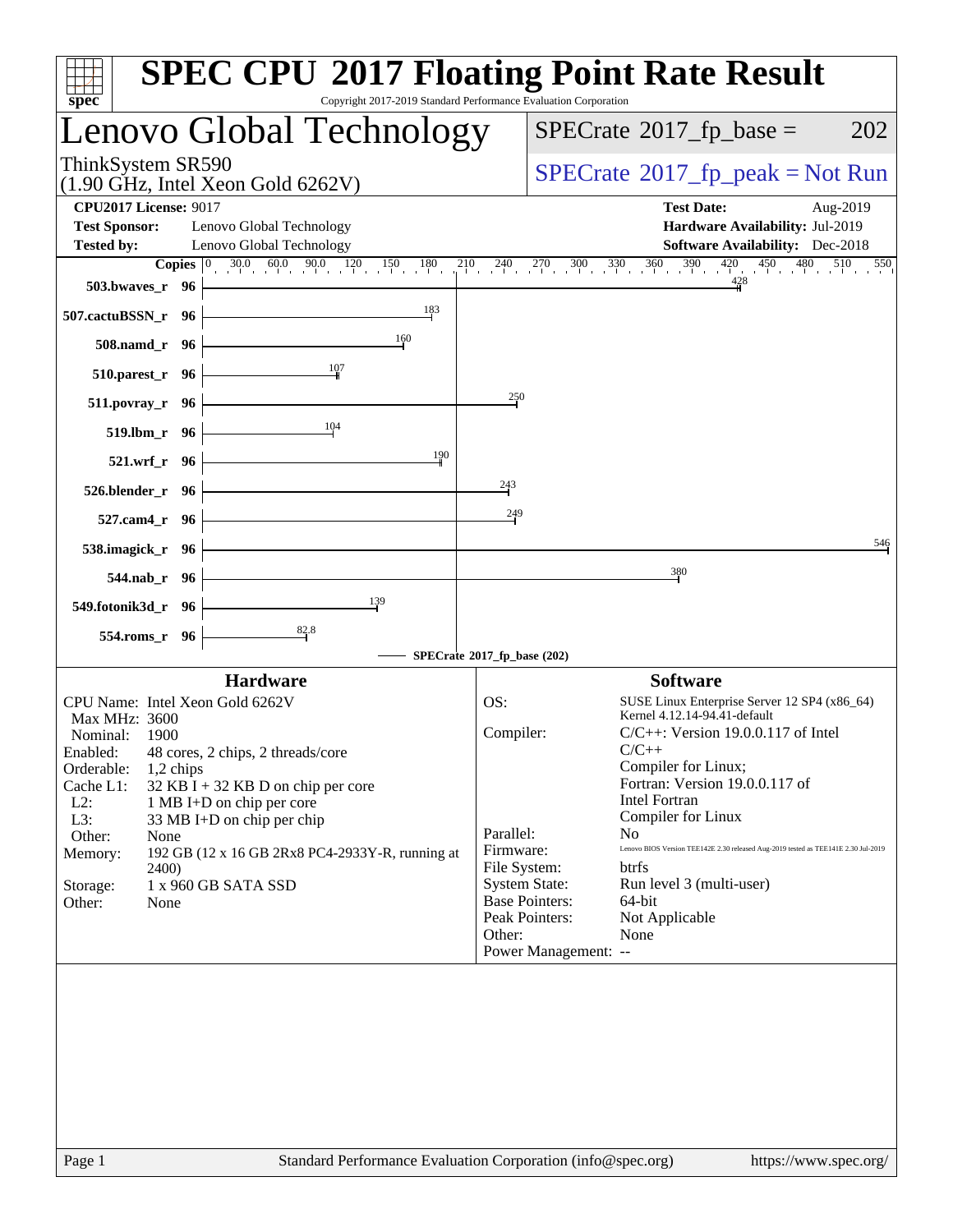

## Lenovo Global Technology

ThinkSystem SR590<br>(1.00 GHz, Intel Year Gald 6262V) [SPECrate](http://www.spec.org/auto/cpu2017/Docs/result-fields.html#SPECrate2017fppeak)®[2017\\_fp\\_peak = N](http://www.spec.org/auto/cpu2017/Docs/result-fields.html#SPECrate2017fppeak)ot Run  $SPECTate$ <sup>®</sup>[2017\\_fp\\_base =](http://www.spec.org/auto/cpu2017/Docs/result-fields.html#SPECrate2017fpbase) 202

#### (1.90 GHz, Intel Xeon Gold 6262V)

**[Test Sponsor:](http://www.spec.org/auto/cpu2017/Docs/result-fields.html#TestSponsor)** Lenovo Global Technology **[Hardware Availability:](http://www.spec.org/auto/cpu2017/Docs/result-fields.html#HardwareAvailability)** Jul-2019 **[Tested by:](http://www.spec.org/auto/cpu2017/Docs/result-fields.html#Testedby)** Lenovo Global Technology **[Software Availability:](http://www.spec.org/auto/cpu2017/Docs/result-fields.html#SoftwareAvailability)** Dec-2018

**[CPU2017 License:](http://www.spec.org/auto/cpu2017/Docs/result-fields.html#CPU2017License)** 9017 **[Test Date:](http://www.spec.org/auto/cpu2017/Docs/result-fields.html#TestDate)** Aug-2019

#### **[Results Table](http://www.spec.org/auto/cpu2017/Docs/result-fields.html#ResultsTable)**

|                                  | <b>Base</b>   |                |                |                | <b>Peak</b> |                |       |               |                |              |                |              |                |              |
|----------------------------------|---------------|----------------|----------------|----------------|-------------|----------------|-------|---------------|----------------|--------------|----------------|--------------|----------------|--------------|
| <b>Benchmark</b>                 | <b>Copies</b> | <b>Seconds</b> | <b>Ratio</b>   | <b>Seconds</b> | Ratio       | <b>Seconds</b> | Ratio | <b>Copies</b> | <b>Seconds</b> | <b>Ratio</b> | <b>Seconds</b> | <b>Ratio</b> | <b>Seconds</b> | <b>Ratio</b> |
| 503.bwayes_r                     | 96            | 2259           | 426            | 2249           | 428         | 2247           | 428   |               |                |              |                |              |                |              |
| 507.cactuBSSN r                  | 96            | 666            | 183            | 666            | 183         | 666            | 183   |               |                |              |                |              |                |              |
| $508$ .namd $_r$                 | 96            | 569            | 160            | 570            | 160         | 571            | 160   |               |                |              |                |              |                |              |
| 510.parest_r                     | 96            | 2349           | <b>107</b>     | 2358           | 106         | 2318           | 108   |               |                |              |                |              |                |              |
| 511.povray_r                     | 96            | 896            | 250            | 896            | 250         | 896            | 250   |               |                |              |                |              |                |              |
| 519.lbm r                        | 96            | 976            | 104            | 977            | 104         | 976            | 104   |               |                |              |                |              |                |              |
| $521.wrf$ r                      | 96            | 1137           | 189            | 1132           | <b>190</b>  | 1130           | 190   |               |                |              |                |              |                |              |
| 526.blender r                    | 96            | 601            | 243            | 600            | 244         | 602            | 243   |               |                |              |                |              |                |              |
| 527.cam4 r                       | 96            | 675            | 249            | 675            | 249         | 675            | 249   |               |                |              |                |              |                |              |
| 538.imagick_r                    | 96            | 437            | 547            | 437            | 546         | 437            | 546   |               |                |              |                |              |                |              |
| $544$ .nab r                     | 96            | 426            | 380            | 426            | 379         | 425            | 380   |               |                |              |                |              |                |              |
| 549.fotonik3d r                  | 96            | 2687           | 139            | 2701           | 138         | 2689           | 139   |               |                |              |                |              |                |              |
| $554$ .roms_r                    | 96            | 1856           | 82.2           | 1843           | 82.8        | 1842           | 82.8  |               |                |              |                |              |                |              |
| $SPECrate*2017_fp\_base =$       |               |                | <b>202</b>     |                |             |                |       |               |                |              |                |              |                |              |
| $SPECrate^{\circ}2017$ fp peak = |               |                | <b>Not Run</b> |                |             |                |       |               |                |              |                |              |                |              |

Results appear in the [order in which they were run.](http://www.spec.org/auto/cpu2017/Docs/result-fields.html#RunOrder) Bold underlined text [indicates a median measurement.](http://www.spec.org/auto/cpu2017/Docs/result-fields.html#Median)

#### **[Submit Notes](http://www.spec.org/auto/cpu2017/Docs/result-fields.html#SubmitNotes)**

 The numactl mechanism was used to bind copies to processors. The config file option 'submit' was used to generate numactl commands to bind each copy to a specific processor. For details, please see the config file.

### **[Operating System Notes](http://www.spec.org/auto/cpu2017/Docs/result-fields.html#OperatingSystemNotes)**

Stack size set to unlimited using "ulimit -s unlimited"

### **[General Notes](http://www.spec.org/auto/cpu2017/Docs/result-fields.html#GeneralNotes)**

Environment variables set by runcpu before the start of the run: LD\_LIBRARY\_PATH = "/home/cpu2017-1.0.5-ic19/lib/intel64"

 Binaries compiled on a system with 1x Intel Core i9-799X CPU + 32GB RAM memory using Redhat Enterprise Linux 7.5 Transparent Huge Pages enabled by default Prior to runcpu invocation Filesystem page cache synced and cleared with: sync; echo 3> /proc/sys/vm/drop\_caches runcpu command invoked through numactl i.e.: numactl --interleave=all runcpu <etc> NA: The test sponsor attests, as of date of publication, that CVE-2017-5754 (Meltdown) is mitigated in the system as tested and documented.

**(Continued on next page)**

| Page 2<br>Standard Performance Evaluation Corporation (info@spec.org) | https://www.spec.org/ |
|-----------------------------------------------------------------------|-----------------------|
|-----------------------------------------------------------------------|-----------------------|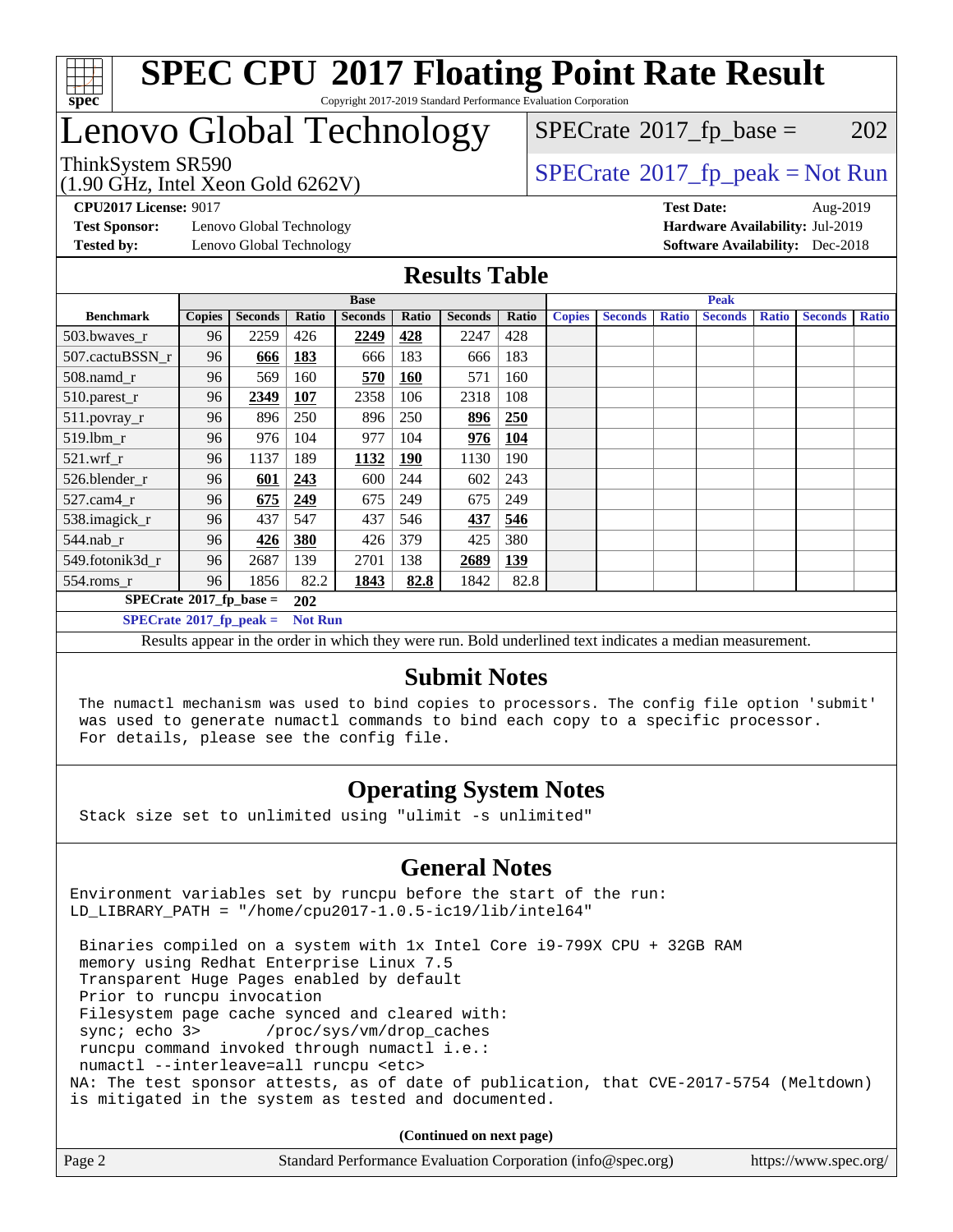

# **[SPEC CPU](http://www.spec.org/auto/cpu2017/Docs/result-fields.html#SPECCPU2017FloatingPointRateResult)[2017 Floating Point Rate Result](http://www.spec.org/auto/cpu2017/Docs/result-fields.html#SPECCPU2017FloatingPointRateResult)**

Copyright 2017-2019 Standard Performance Evaluation Corporation

### Lenovo Global Technology

 $SPECTate@2017_fp\_base = 202$ 

(1.90 GHz, Intel Xeon Gold 6262V)

ThinkSystem SR590<br>(1.00 CHz, Intel Year Cald 6262V) [SPECrate](http://www.spec.org/auto/cpu2017/Docs/result-fields.html#SPECrate2017fppeak)®[2017\\_fp\\_peak = N](http://www.spec.org/auto/cpu2017/Docs/result-fields.html#SPECrate2017fppeak)ot Run

**[Test Sponsor:](http://www.spec.org/auto/cpu2017/Docs/result-fields.html#TestSponsor)** Lenovo Global Technology **[Hardware Availability:](http://www.spec.org/auto/cpu2017/Docs/result-fields.html#HardwareAvailability)** Jul-2019 **[Tested by:](http://www.spec.org/auto/cpu2017/Docs/result-fields.html#Testedby)** Lenovo Global Technology **[Software Availability:](http://www.spec.org/auto/cpu2017/Docs/result-fields.html#SoftwareAvailability)** Dec-2018

**[CPU2017 License:](http://www.spec.org/auto/cpu2017/Docs/result-fields.html#CPU2017License)** 9017 **[Test Date:](http://www.spec.org/auto/cpu2017/Docs/result-fields.html#TestDate)** Aug-2019

#### **[General Notes \(Continued\)](http://www.spec.org/auto/cpu2017/Docs/result-fields.html#GeneralNotes)**

Yes: The test sponsor attests, as of date of publication, that CVE-2017-5753 (Spectre variant 1) is mitigated in the system as tested and documented. Yes: The test sponsor attests, as of date of publication, that CVE-2017-5715 (Spectre variant 2) is mitigated in the system as tested and documented. Yes: The test sponsor attests, as of date of publication, that CVE-2018-3640 (Spectre variant 3a) is mitigated in the system as tested and documented. Yes: The test sponsor attests, as of date of publication, that CVE-2018-3639 (Spectre variant 4) is mitigated in the system as tested and documented.

#### **[Platform Notes](http://www.spec.org/auto/cpu2017/Docs/result-fields.html#PlatformNotes)**

Page 3 Standard Performance Evaluation Corporation [\(info@spec.org\)](mailto:info@spec.org) <https://www.spec.org/> BIOS configuration: Choose Operating Mode set to Maximum Performance Choose Operating Mode set to Custom Mode MONITOR/MWAIT set to Enable SNC set to Enable Stale AtoS set to Enable LLC dead line alloc set to Disable Sysinfo program /home/cpu2017-1.0.5-ic19/bin/sysinfo Rev: r5974 of 2018-05-19 9bcde8f2999c33d61f64985e45859ea9 running on linux-2uov Wed Aug 14 15:42:35 2019 SUT (System Under Test) info as seen by some common utilities. For more information on this section, see <https://www.spec.org/cpu2017/Docs/config.html#sysinfo> From /proc/cpuinfo model name : Intel(R) Xeon(R) Gold 6262V CPU @ 1.90GHz 2 "physical id"s (chips) 96 "processors" cores, siblings (Caution: counting these is hw and system dependent. The following excerpts from /proc/cpuinfo might not be reliable. Use with caution.) cpu cores : 24 siblings : 48 physical 0: cores 0 1 2 3 4 5 8 9 10 11 12 13 16 17 18 19 20 21 24 25 26 27 28 29 physical 1: cores 0 1 2 3 4 5 8 9 10 11 12 13 16 17 18 19 20 21 24 25 26 27 28 29 From lscpu: Architecture: x86\_64 CPU op-mode(s): 32-bit, 64-bit Little Endian CPU(s): 96 On-line CPU(s) list: 0-95 Thread(s) per core: 2 Core(s) per socket: 24 Socket(s): 2 **(Continued on next page)**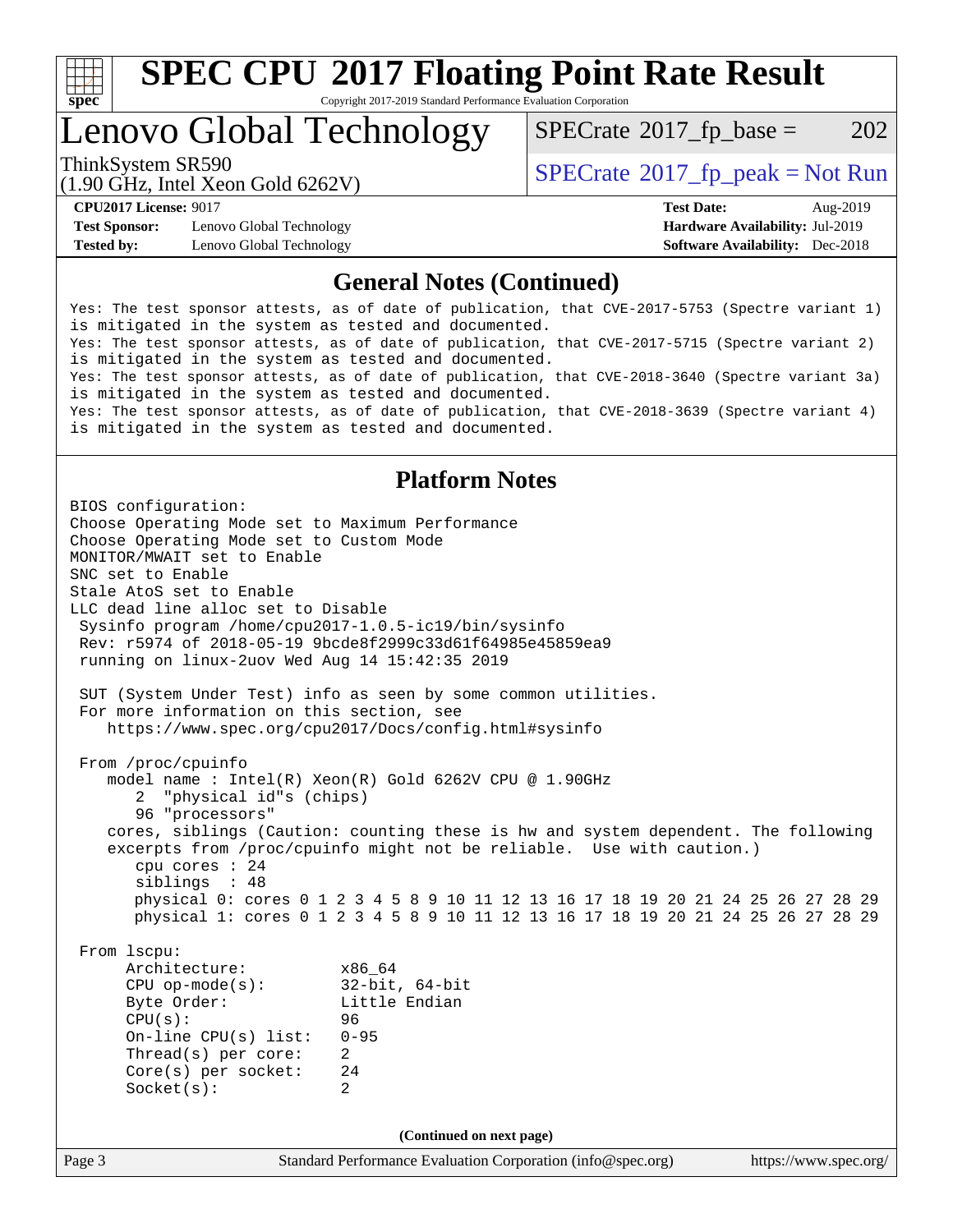

# **[SPEC CPU](http://www.spec.org/auto/cpu2017/Docs/result-fields.html#SPECCPU2017FloatingPointRateResult)[2017 Floating Point Rate Result](http://www.spec.org/auto/cpu2017/Docs/result-fields.html#SPECCPU2017FloatingPointRateResult)**

Copyright 2017-2019 Standard Performance Evaluation Corporation

### Lenovo Global Technology

 $SPECTate@2017_fp\_base = 202$ 

(1.90 GHz, Intel Xeon Gold 6262V)

ThinkSystem SR590<br>(1.90 GHz, Intel Xeon Gold 6262V) [SPECrate](http://www.spec.org/auto/cpu2017/Docs/result-fields.html#SPECrate2017fppeak)®[2017\\_fp\\_peak = N](http://www.spec.org/auto/cpu2017/Docs/result-fields.html#SPECrate2017fppeak)ot Run

**[CPU2017 License:](http://www.spec.org/auto/cpu2017/Docs/result-fields.html#CPU2017License)** 9017 **[Test Date:](http://www.spec.org/auto/cpu2017/Docs/result-fields.html#TestDate)** Aug-2019

**[Test Sponsor:](http://www.spec.org/auto/cpu2017/Docs/result-fields.html#TestSponsor)** Lenovo Global Technology **[Hardware Availability:](http://www.spec.org/auto/cpu2017/Docs/result-fields.html#HardwareAvailability)** Jul-2019 **[Tested by:](http://www.spec.org/auto/cpu2017/Docs/result-fields.html#Testedby)** Lenovo Global Technology **[Software Availability:](http://www.spec.org/auto/cpu2017/Docs/result-fields.html#SoftwareAvailability)** Dec-2018

#### **[Platform Notes \(Continued\)](http://www.spec.org/auto/cpu2017/Docs/result-fields.html#PlatformNotes)**

| NUMA $node(s):$            | 4                                                                                    |
|----------------------------|--------------------------------------------------------------------------------------|
| Vendor ID:                 | GenuineIntel                                                                         |
| CPU family:                | 6                                                                                    |
| Model:                     | 85                                                                                   |
| Model name:                | $Intel(R) Xeon(R) Gold 6262V CPU @ 1.90GHz$                                          |
| Stepping:                  | 7                                                                                    |
| CPU MHz:                   | 1900.000                                                                             |
| CPU max MHz:               | 3600.0000                                                                            |
| CPU min MHz:               | 800.0000                                                                             |
| BogoMIPS:                  | 3800.00                                                                              |
| Virtualization:            | $VT - x$                                                                             |
| Lld cache:                 | 32K                                                                                  |
| Lli cache:                 | 32K                                                                                  |
| $L2$ cache:                | 1024K                                                                                |
| L3 cache:                  | 33792K                                                                               |
| NUMA node0 CPU(s):         | $0-2, 6-8, 12-14, 18-20, 48-50, 54-56, 60-62, 66-68$                                 |
| NUMA nodel CPU(s):         | 3-5, 9-11, 15-17, 21-23, 51-53, 57-59, 63-65, 69-71                                  |
| NUMA $node2$ $CPU(s):$     | 24-26, 30-32, 36-38, 42-44, 72-74, 78-80, 84-86, 90-92                               |
| NUMA node3 CPU(s):         | 27-29, 33-35, 39-41, 45-47, 75-77, 81-83, 87-89, 93-95                               |
| Flags:                     | fpu vme de pse tsc msr pae mce cx8 apic sep mtrr pge mca cmov                        |
|                            | pat pse36 clflush dts acpi mmx fxsr sse sse2 ss ht tm pbe syscall nx pdpelgb rdtscp  |
|                            | lm constant_tsc art arch_perfmon pebs bts rep_good nopl xtopology nonstop_tsc cpuid  |
|                            | aperfmperf pni pclmulqdq dtes64 monitor ds_cpl vmx smx est tm2 ssse3 sdbg fma cx16   |
|                            | xtpr pdcm pcid dca sse4_1 sse4_2 x2apic movbe popcnt tsc_deadline_timer aes xsave    |
|                            | avx f16c rdrand lahf_lm abm 3dnowprefetch cpuid_fault epb cat_13 cdp_13              |
|                            | invpcid_single intel_ppin ssbd mba ibrs ibpb stibp tpr_shadow vnmi flexpriority ept  |
|                            | vpid fsgsbase tsc_adjust bmil hle avx2 smep bmi2 erms invpcid rtm cqm mpx rdt_a      |
|                            | avx512f avx512dq rdseed adx smap clflushopt clwb intel_pt avx512cd avx512bw avx512vl |
|                            | xsaveopt xsavec xgetbvl xsaves cqm_llc cqm_occup_llc cqm_mbm_total cqm_mbm_local     |
|                            | dtherm ida arat pln pts pku ospke avx512_vnni flush_lld arch_capabilities            |
|                            |                                                                                      |
| /proc/cpuinfo cache data   |                                                                                      |
| cache size : 33792 KB      |                                                                                      |
|                            |                                                                                      |
|                            | From numactl --hardware WARNING: a numactl 'node' might or might not correspond to a |
| physical chip.             |                                                                                      |
| $available: 4 nodes (0-3)$ |                                                                                      |
|                            | node 0 cpus: 0 1 2 6 7 8 12 13 14 18 19 20 48 49 50 54 55 56 60 61 62 66 67 68       |
| node 0 size: 47980 MB      |                                                                                      |
| node 0 free: 47617 MB      |                                                                                      |
|                            | node 1 cpus: 3 4 5 9 10 11 15 16 17 21 22 23 51 52 53 57 58 59 63 64 65 69 70 71     |
| node 1 size: 48340 MB      |                                                                                      |
| node 1 free: 47777 MB      |                                                                                      |
|                            | node 2 cpus: 24 25 26 30 31 32 36 37 38 42 43 44 72 73 74 78 79 80 84 85 86 90 91 92 |
| node 2 size: 48369 MB      |                                                                                      |
| node 2 free: 48112 MB      |                                                                                      |
|                            | node 3 cpus: 27 28 29 33 34 35 39 40 41 45 46 47 75 76 77 81 82 83 87 88 89 93 94 95 |
|                            |                                                                                      |
|                            | (Continued on next page)                                                             |
|                            |                                                                                      |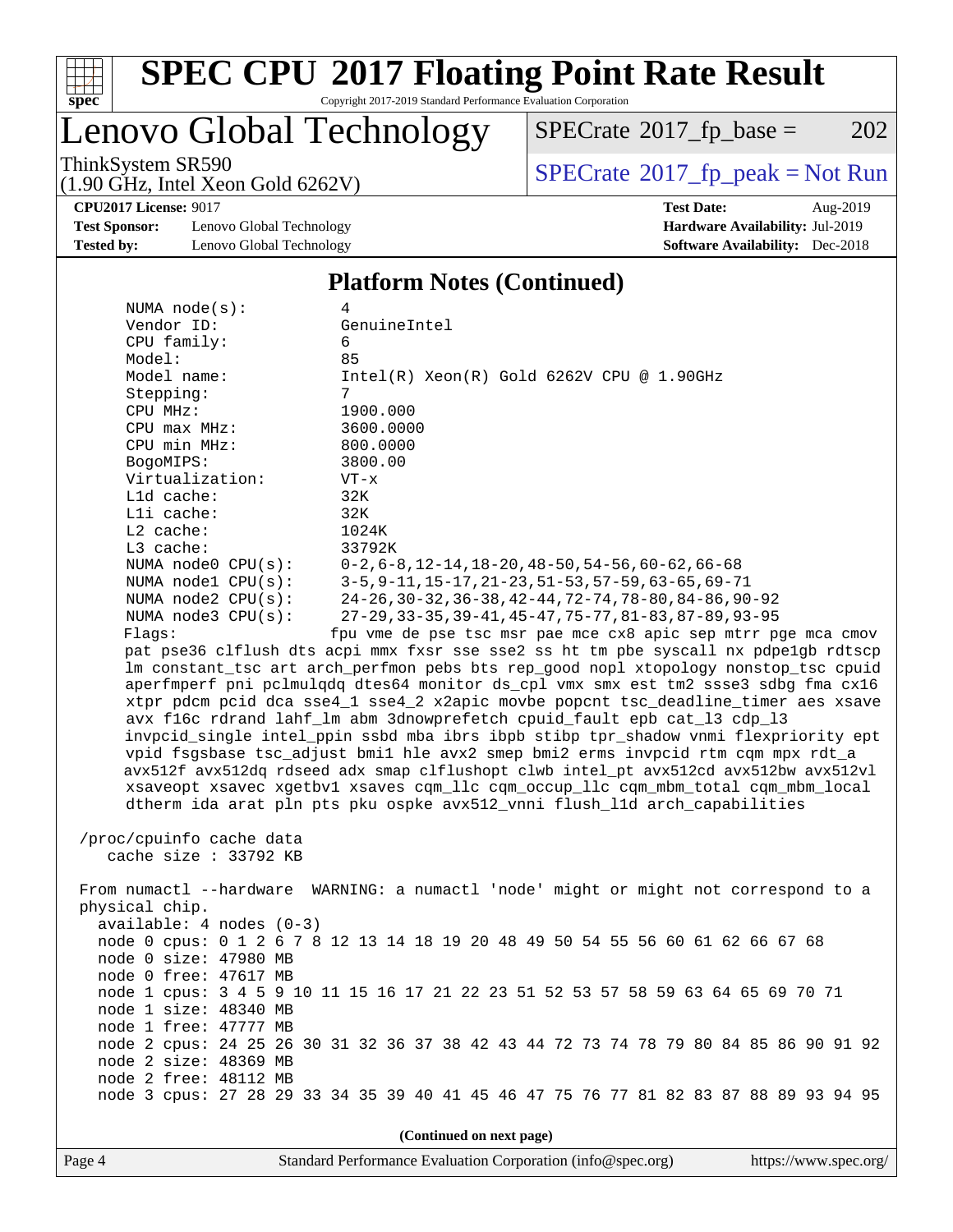

| аре |  |
|-----|--|
| L   |  |

Page 5 Standard Performance Evaluation Corporation [\(info@spec.org\)](mailto:info@spec.org) <https://www.spec.org/>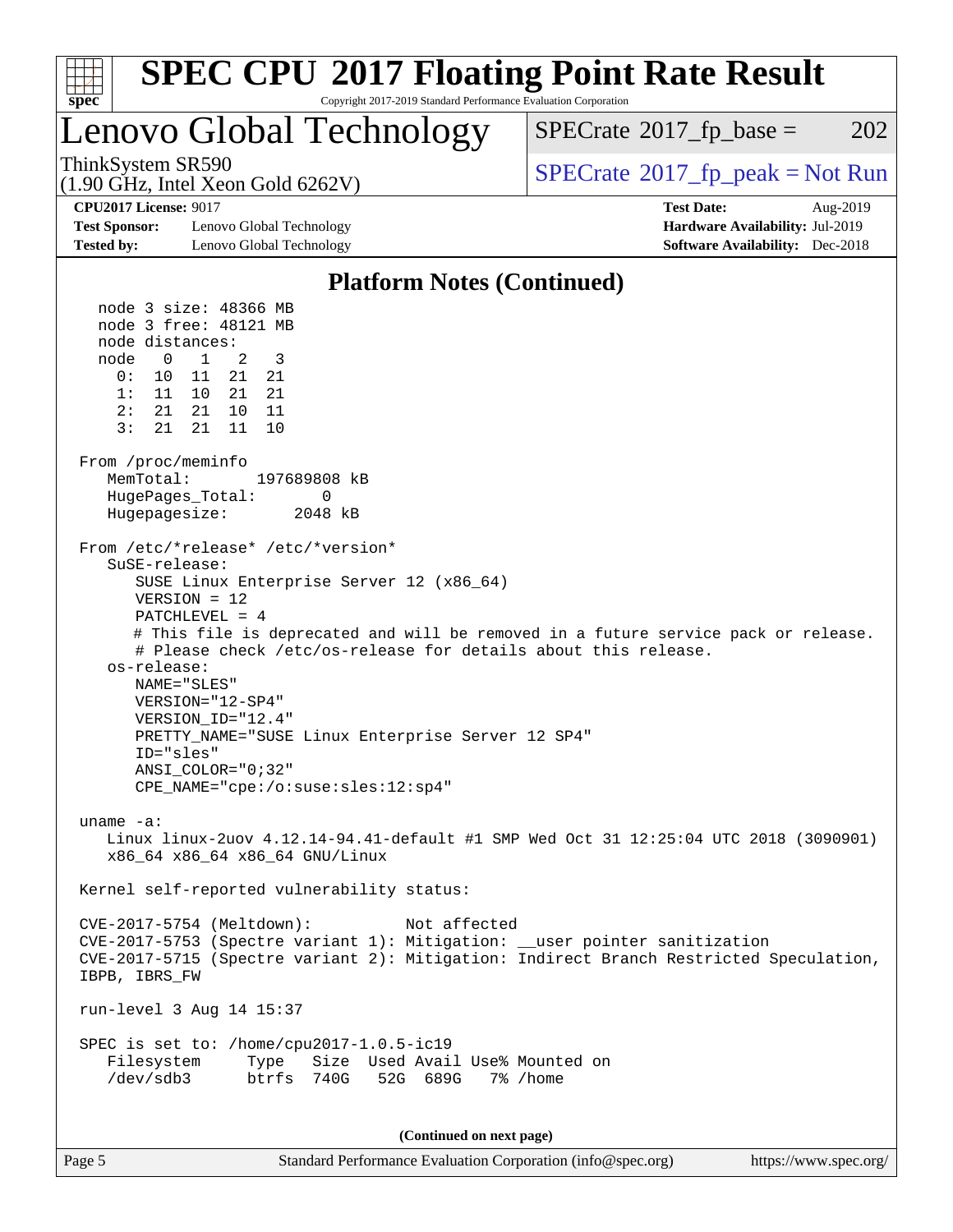

### Lenovo Global Technology

 $SPECTate@2017_fp\_base = 202$ 

(1.90 GHz, Intel Xeon Gold 6262V)

ThinkSystem SR590<br>(1.00 CHz, Intel Year Gald 6262V) [SPECrate](http://www.spec.org/auto/cpu2017/Docs/result-fields.html#SPECrate2017fppeak)®[2017\\_fp\\_peak = N](http://www.spec.org/auto/cpu2017/Docs/result-fields.html#SPECrate2017fppeak)ot Run

**[Test Sponsor:](http://www.spec.org/auto/cpu2017/Docs/result-fields.html#TestSponsor)** Lenovo Global Technology **[Hardware Availability:](http://www.spec.org/auto/cpu2017/Docs/result-fields.html#HardwareAvailability)** Jul-2019 **[Tested by:](http://www.spec.org/auto/cpu2017/Docs/result-fields.html#Testedby)** Lenovo Global Technology **[Software Availability:](http://www.spec.org/auto/cpu2017/Docs/result-fields.html#SoftwareAvailability)** Dec-2018

**[CPU2017 License:](http://www.spec.org/auto/cpu2017/Docs/result-fields.html#CPU2017License)** 9017 **[Test Date:](http://www.spec.org/auto/cpu2017/Docs/result-fields.html#TestDate)** Aug-2019

#### **[Platform Notes \(Continued\)](http://www.spec.org/auto/cpu2017/Docs/result-fields.html#PlatformNotes)**

 Additional information from dmidecode follows. WARNING: Use caution when you interpret this section. The 'dmidecode' program reads system data which is "intended to allow hardware to be accurately determined", but the intent may not be met, as there are frequent changes to hardware, firmware, and the "DMTF SMBIOS" standard. BIOS Lenovo -[TEE141E-2.30]- 07/02/2019 Memory: 4x NO DIMM NO DIMM 12x SK Hynix HMA82GR7CJR8N-WM 16 GB 2 rank 2933, configured at 2400 (End of data from sysinfo program) **[Compiler Version Notes](http://www.spec.org/auto/cpu2017/Docs/result-fields.html#CompilerVersionNotes)** ============================================================================== C | 519.lbm\_r(base) 538.imagick\_r(base) 544.nab\_r(base) ------------------------------------------------------------------------------ Intel(R) C Intel(R) 64 Compiler for applications running on Intel(R) 64, Version 19.0.0.117 Build 20180804 Copyright (C) 1985-2018 Intel Corporation. All rights reserved. ------------------------------------------------------------------------------ ==============================================================================  $C++$  | 508.namd\_r(base) 510.parest\_r(base) ------------------------------------------------------------------------------ Intel(R) C++ Intel(R) 64 Compiler for applications running on Intel(R) 64, Version 19.0.0.117 Build 20180804 Copyright (C) 1985-2018 Intel Corporation. All rights reserved. ------------------------------------------------------------------------------ ==============================================================================  $C++$ ,  $C$  | 511.povray\_r(base) 526.blender\_r(base) ------------------------------------------------------------------------------ Intel(R)  $C++$  Intel(R) 64 Compiler for applications running on Intel(R) 64, Version 19.0.0.117 Build 20180804 Copyright (C) 1985-2018 Intel Corporation. All rights reserved. Intel(R) C Intel(R) 64 Compiler for applications running on Intel(R)  $64$ , Version 19.0.0.117 Build 20180804 Copyright (C) 1985-2018 Intel Corporation. All rights reserved. ------------------------------------------------------------------------------ ============================================================================== C++, C, Fortran | 507.cactuBSSN\_r(base) ------------------------------------------------------------------------------ Intel(R)  $C++$  Intel(R) 64 Compiler for applications running on Intel(R) 64, Version 19.0.0.117 Build 20180804 Copyright (C) 1985-2018 Intel Corporation. All rights reserved. **(Continued on next page)**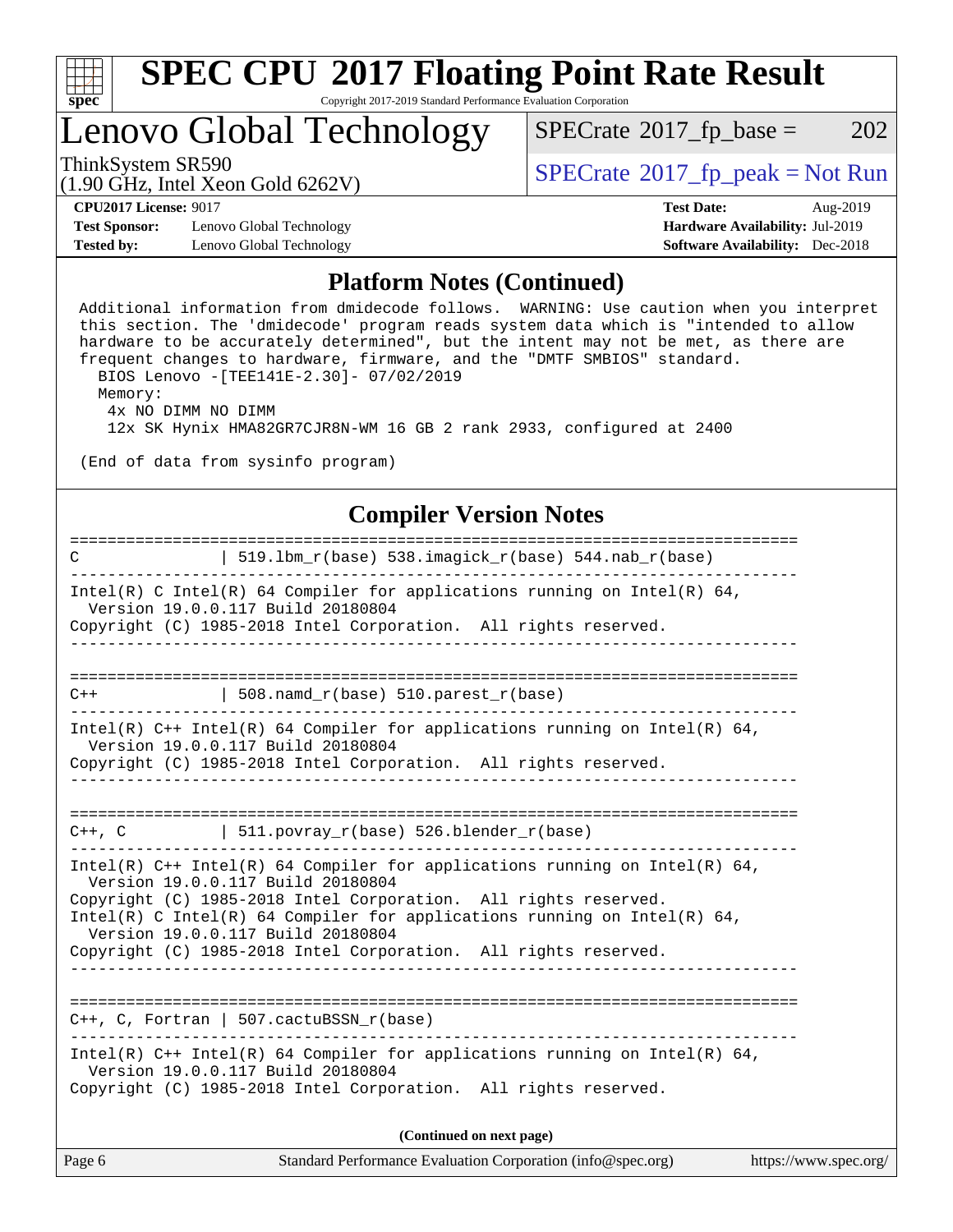

# **[SPEC CPU](http://www.spec.org/auto/cpu2017/Docs/result-fields.html#SPECCPU2017FloatingPointRateResult)[2017 Floating Point Rate Result](http://www.spec.org/auto/cpu2017/Docs/result-fields.html#SPECCPU2017FloatingPointRateResult)**

Copyright 2017-2019 Standard Performance Evaluation Corporation

### Lenovo Global Technology

 $SPECTate@2017_fp\_base = 202$ 

(1.90 GHz, Intel Xeon Gold 6262V)

ThinkSystem SR590<br>(1.00 GHz, Intel Year Gold 6262V) [SPECrate](http://www.spec.org/auto/cpu2017/Docs/result-fields.html#SPECrate2017fppeak)®[2017\\_fp\\_peak = N](http://www.spec.org/auto/cpu2017/Docs/result-fields.html#SPECrate2017fppeak)ot Run

**[Test Sponsor:](http://www.spec.org/auto/cpu2017/Docs/result-fields.html#TestSponsor)** Lenovo Global Technology **[Hardware Availability:](http://www.spec.org/auto/cpu2017/Docs/result-fields.html#HardwareAvailability)** Jul-2019 **[Tested by:](http://www.spec.org/auto/cpu2017/Docs/result-fields.html#Testedby)** Lenovo Global Technology **[Software Availability:](http://www.spec.org/auto/cpu2017/Docs/result-fields.html#SoftwareAvailability)** Dec-2018

**[CPU2017 License:](http://www.spec.org/auto/cpu2017/Docs/result-fields.html#CPU2017License)** 9017 **[Test Date:](http://www.spec.org/auto/cpu2017/Docs/result-fields.html#TestDate)** Aug-2019

#### **[Compiler Version Notes \(Continued\)](http://www.spec.org/auto/cpu2017/Docs/result-fields.html#CompilerVersionNotes)**

| Intel(R) C Intel(R) 64 Compiler for applications running on Intel(R) 64,<br>Version 19.0.0.117 Build 20180804<br>Copyright (C) 1985-2018 Intel Corporation. All rights reserved.<br>Intel(R) Fortran Intel(R) 64 Compiler for applications running on Intel(R)<br>64, Version 19.0.0.117 Build 20180804<br>Copyright (C) 1985-2018 Intel Corporation. All rights reserved.   |  |  |  |  |  |
|------------------------------------------------------------------------------------------------------------------------------------------------------------------------------------------------------------------------------------------------------------------------------------------------------------------------------------------------------------------------------|--|--|--|--|--|
| Fortran $\vert$ 503.bwaves r(base) 549.fotonik3d r(base) 554.roms r(base)                                                                                                                                                                                                                                                                                                    |  |  |  |  |  |
| Intel(R) Fortran Intel(R) 64 Compiler for applications running on Intel(R)<br>64, Version 19.0.0.117 Build 20180804<br>Copyright (C) 1985-2018 Intel Corporation. All rights reserved.                                                                                                                                                                                       |  |  |  |  |  |
| =================================<br>Fortran, C $\vert$ 521.wrf r(base) 527.cam4 r(base)                                                                                                                                                                                                                                                                                     |  |  |  |  |  |
| $Intel(R)$ Fortran Intel(R) 64 Compiler for applications running on Intel(R)<br>64, Version 19.0.0.117 Build 20180804<br>Copyright (C) 1985-2018 Intel Corporation. All rights reserved.<br>Intel(R) C Intel(R) 64 Compiler for applications running on Intel(R) 64,<br>Version 19.0.0.117 Build 20180804<br>Copyright (C) 1985-2018 Intel Corporation. All rights reserved. |  |  |  |  |  |

### **[Base Compiler Invocation](http://www.spec.org/auto/cpu2017/Docs/result-fields.html#BaseCompilerInvocation)**

[C benchmarks](http://www.spec.org/auto/cpu2017/Docs/result-fields.html#Cbenchmarks):  $\text{icc}$  -m64 -std=c11 [C++ benchmarks:](http://www.spec.org/auto/cpu2017/Docs/result-fields.html#CXXbenchmarks) [icpc -m64](http://www.spec.org/cpu2017/results/res2019q3/cpu2017-20190819-16993.flags.html#user_CXXbase_intel_icpc_64bit_4ecb2543ae3f1412ef961e0650ca070fec7b7afdcd6ed48761b84423119d1bf6bdf5cad15b44d48e7256388bc77273b966e5eb805aefd121eb22e9299b2ec9d9) [Fortran benchmarks](http://www.spec.org/auto/cpu2017/Docs/result-fields.html#Fortranbenchmarks): [ifort -m64](http://www.spec.org/cpu2017/results/res2019q3/cpu2017-20190819-16993.flags.html#user_FCbase_intel_ifort_64bit_24f2bb282fbaeffd6157abe4f878425411749daecae9a33200eee2bee2fe76f3b89351d69a8130dd5949958ce389cf37ff59a95e7a40d588e8d3a57e0c3fd751) [Benchmarks using both Fortran and C](http://www.spec.org/auto/cpu2017/Docs/result-fields.html#BenchmarksusingbothFortranandC): [ifort -m64](http://www.spec.org/cpu2017/results/res2019q3/cpu2017-20190819-16993.flags.html#user_CC_FCbase_intel_ifort_64bit_24f2bb282fbaeffd6157abe4f878425411749daecae9a33200eee2bee2fe76f3b89351d69a8130dd5949958ce389cf37ff59a95e7a40d588e8d3a57e0c3fd751) [icc -m64 -std=c11](http://www.spec.org/cpu2017/results/res2019q3/cpu2017-20190819-16993.flags.html#user_CC_FCbase_intel_icc_64bit_c11_33ee0cdaae7deeeab2a9725423ba97205ce30f63b9926c2519791662299b76a0318f32ddfffdc46587804de3178b4f9328c46fa7c2b0cd779d7a61945c91cd35) [Benchmarks using both C and C++](http://www.spec.org/auto/cpu2017/Docs/result-fields.html#BenchmarksusingbothCandCXX): [icpc -m64](http://www.spec.org/cpu2017/results/res2019q3/cpu2017-20190819-16993.flags.html#user_CC_CXXbase_intel_icpc_64bit_4ecb2543ae3f1412ef961e0650ca070fec7b7afdcd6ed48761b84423119d1bf6bdf5cad15b44d48e7256388bc77273b966e5eb805aefd121eb22e9299b2ec9d9) [icc -m64 -std=c11](http://www.spec.org/cpu2017/results/res2019q3/cpu2017-20190819-16993.flags.html#user_CC_CXXbase_intel_icc_64bit_c11_33ee0cdaae7deeeab2a9725423ba97205ce30f63b9926c2519791662299b76a0318f32ddfffdc46587804de3178b4f9328c46fa7c2b0cd779d7a61945c91cd35) [Benchmarks using Fortran, C, and C++:](http://www.spec.org/auto/cpu2017/Docs/result-fields.html#BenchmarksusingFortranCandCXX) [icpc -m64](http://www.spec.org/cpu2017/results/res2019q3/cpu2017-20190819-16993.flags.html#user_CC_CXX_FCbase_intel_icpc_64bit_4ecb2543ae3f1412ef961e0650ca070fec7b7afdcd6ed48761b84423119d1bf6bdf5cad15b44d48e7256388bc77273b966e5eb805aefd121eb22e9299b2ec9d9) [icc -m64 -std=c11](http://www.spec.org/cpu2017/results/res2019q3/cpu2017-20190819-16993.flags.html#user_CC_CXX_FCbase_intel_icc_64bit_c11_33ee0cdaae7deeeab2a9725423ba97205ce30f63b9926c2519791662299b76a0318f32ddfffdc46587804de3178b4f9328c46fa7c2b0cd779d7a61945c91cd35) [ifort -m64](http://www.spec.org/cpu2017/results/res2019q3/cpu2017-20190819-16993.flags.html#user_CC_CXX_FCbase_intel_ifort_64bit_24f2bb282fbaeffd6157abe4f878425411749daecae9a33200eee2bee2fe76f3b89351d69a8130dd5949958ce389cf37ff59a95e7a40d588e8d3a57e0c3fd751)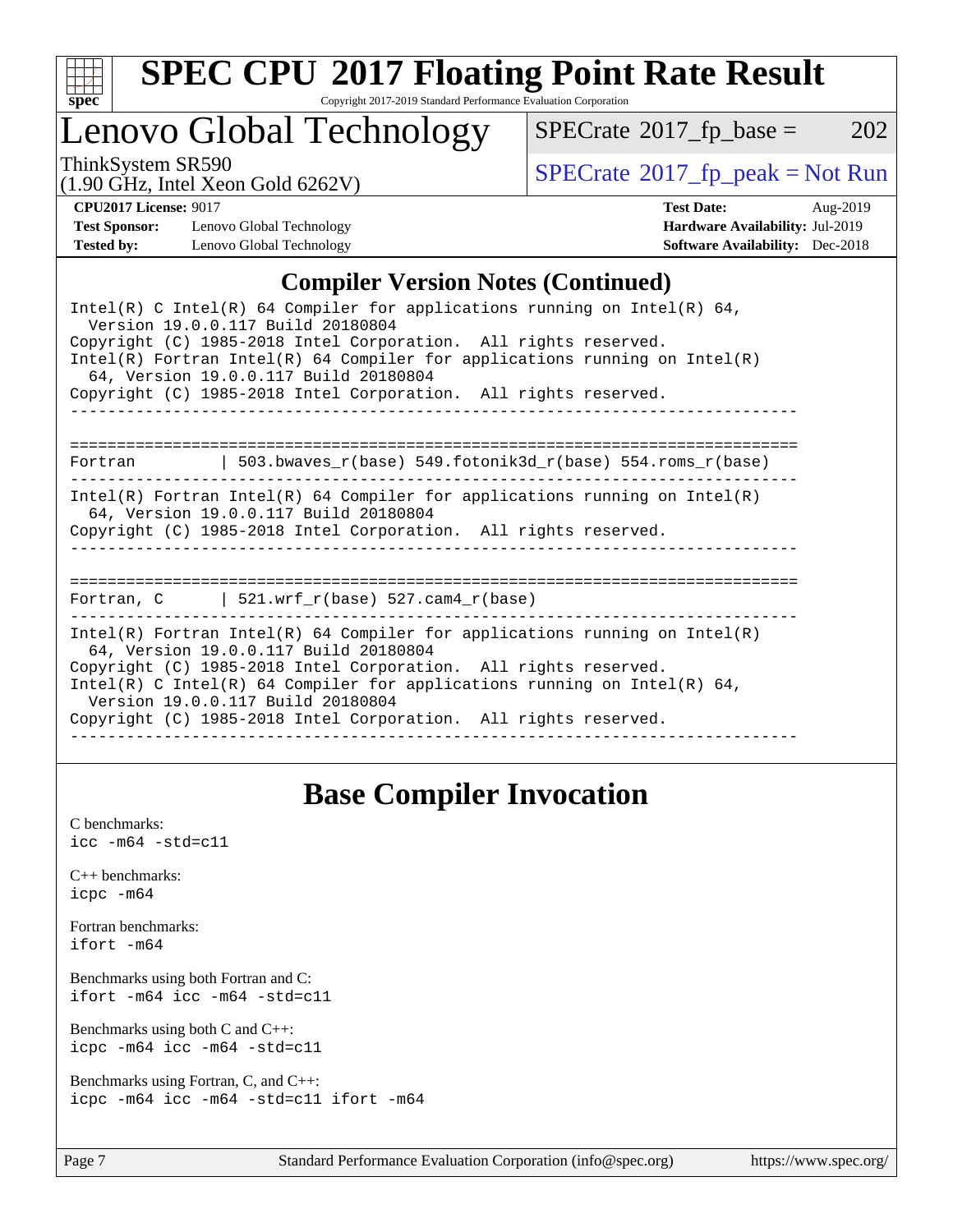

### Lenovo Global Technology

 $SPECTate@2017_fp\_base = 202$ 

(1.90 GHz, Intel Xeon Gold 6262V)

ThinkSystem SR590<br>(1.00 CHz, Intel Year Gald 6262V) [SPECrate](http://www.spec.org/auto/cpu2017/Docs/result-fields.html#SPECrate2017fppeak)®[2017\\_fp\\_peak = N](http://www.spec.org/auto/cpu2017/Docs/result-fields.html#SPECrate2017fppeak)ot Run

**[Test Sponsor:](http://www.spec.org/auto/cpu2017/Docs/result-fields.html#TestSponsor)** Lenovo Global Technology **[Hardware Availability:](http://www.spec.org/auto/cpu2017/Docs/result-fields.html#HardwareAvailability)** Jul-2019 **[Tested by:](http://www.spec.org/auto/cpu2017/Docs/result-fields.html#Testedby)** Lenovo Global Technology **[Software Availability:](http://www.spec.org/auto/cpu2017/Docs/result-fields.html#SoftwareAvailability)** Dec-2018

**[CPU2017 License:](http://www.spec.org/auto/cpu2017/Docs/result-fields.html#CPU2017License)** 9017 **[Test Date:](http://www.spec.org/auto/cpu2017/Docs/result-fields.html#TestDate)** Aug-2019

### **[Base Portability Flags](http://www.spec.org/auto/cpu2017/Docs/result-fields.html#BasePortabilityFlags)**

 503.bwaves\_r: [-DSPEC\\_LP64](http://www.spec.org/cpu2017/results/res2019q3/cpu2017-20190819-16993.flags.html#suite_basePORTABILITY503_bwaves_r_DSPEC_LP64) 507.cactuBSSN\_r: [-DSPEC\\_LP64](http://www.spec.org/cpu2017/results/res2019q3/cpu2017-20190819-16993.flags.html#suite_basePORTABILITY507_cactuBSSN_r_DSPEC_LP64) 508.namd\_r: [-DSPEC\\_LP64](http://www.spec.org/cpu2017/results/res2019q3/cpu2017-20190819-16993.flags.html#suite_basePORTABILITY508_namd_r_DSPEC_LP64) 510.parest\_r: [-DSPEC\\_LP64](http://www.spec.org/cpu2017/results/res2019q3/cpu2017-20190819-16993.flags.html#suite_basePORTABILITY510_parest_r_DSPEC_LP64) 511.povray\_r: [-DSPEC\\_LP64](http://www.spec.org/cpu2017/results/res2019q3/cpu2017-20190819-16993.flags.html#suite_basePORTABILITY511_povray_r_DSPEC_LP64) 519.lbm\_r: [-DSPEC\\_LP64](http://www.spec.org/cpu2017/results/res2019q3/cpu2017-20190819-16993.flags.html#suite_basePORTABILITY519_lbm_r_DSPEC_LP64) 521.wrf\_r: [-DSPEC\\_LP64](http://www.spec.org/cpu2017/results/res2019q3/cpu2017-20190819-16993.flags.html#suite_basePORTABILITY521_wrf_r_DSPEC_LP64) [-DSPEC\\_CASE\\_FLAG](http://www.spec.org/cpu2017/results/res2019q3/cpu2017-20190819-16993.flags.html#b521.wrf_r_baseCPORTABILITY_DSPEC_CASE_FLAG) [-convert big\\_endian](http://www.spec.org/cpu2017/results/res2019q3/cpu2017-20190819-16993.flags.html#user_baseFPORTABILITY521_wrf_r_convert_big_endian_c3194028bc08c63ac5d04de18c48ce6d347e4e562e8892b8bdbdc0214820426deb8554edfa529a3fb25a586e65a3d812c835984020483e7e73212c4d31a38223) 526.blender\_r: [-DSPEC\\_LP64](http://www.spec.org/cpu2017/results/res2019q3/cpu2017-20190819-16993.flags.html#suite_basePORTABILITY526_blender_r_DSPEC_LP64) [-DSPEC\\_LINUX](http://www.spec.org/cpu2017/results/res2019q3/cpu2017-20190819-16993.flags.html#b526.blender_r_baseCPORTABILITY_DSPEC_LINUX) [-funsigned-char](http://www.spec.org/cpu2017/results/res2019q3/cpu2017-20190819-16993.flags.html#user_baseCPORTABILITY526_blender_r_force_uchar_40c60f00ab013830e2dd6774aeded3ff59883ba5a1fc5fc14077f794d777847726e2a5858cbc7672e36e1b067e7e5c1d9a74f7176df07886a243d7cc18edfe67) 527.cam4\_r: [-DSPEC\\_LP64](http://www.spec.org/cpu2017/results/res2019q3/cpu2017-20190819-16993.flags.html#suite_basePORTABILITY527_cam4_r_DSPEC_LP64) [-DSPEC\\_CASE\\_FLAG](http://www.spec.org/cpu2017/results/res2019q3/cpu2017-20190819-16993.flags.html#b527.cam4_r_baseCPORTABILITY_DSPEC_CASE_FLAG) 538.imagick\_r: [-DSPEC\\_LP64](http://www.spec.org/cpu2017/results/res2019q3/cpu2017-20190819-16993.flags.html#suite_basePORTABILITY538_imagick_r_DSPEC_LP64) 544.nab\_r: [-DSPEC\\_LP64](http://www.spec.org/cpu2017/results/res2019q3/cpu2017-20190819-16993.flags.html#suite_basePORTABILITY544_nab_r_DSPEC_LP64) 549.fotonik3d\_r: [-DSPEC\\_LP64](http://www.spec.org/cpu2017/results/res2019q3/cpu2017-20190819-16993.flags.html#suite_basePORTABILITY549_fotonik3d_r_DSPEC_LP64) 554.roms\_r: [-DSPEC\\_LP64](http://www.spec.org/cpu2017/results/res2019q3/cpu2017-20190819-16993.flags.html#suite_basePORTABILITY554_roms_r_DSPEC_LP64)

**[Base Optimization Flags](http://www.spec.org/auto/cpu2017/Docs/result-fields.html#BaseOptimizationFlags)**

[C benchmarks](http://www.spec.org/auto/cpu2017/Docs/result-fields.html#Cbenchmarks):

[-xCORE-AVX2](http://www.spec.org/cpu2017/results/res2019q3/cpu2017-20190819-16993.flags.html#user_CCbase_f-xCORE-AVX2) [-ipo](http://www.spec.org/cpu2017/results/res2019q3/cpu2017-20190819-16993.flags.html#user_CCbase_f-ipo) [-O3](http://www.spec.org/cpu2017/results/res2019q3/cpu2017-20190819-16993.flags.html#user_CCbase_f-O3) [-no-prec-div](http://www.spec.org/cpu2017/results/res2019q3/cpu2017-20190819-16993.flags.html#user_CCbase_f-no-prec-div) [-qopt-prefetch](http://www.spec.org/cpu2017/results/res2019q3/cpu2017-20190819-16993.flags.html#user_CCbase_f-qopt-prefetch) [-ffinite-math-only](http://www.spec.org/cpu2017/results/res2019q3/cpu2017-20190819-16993.flags.html#user_CCbase_f_finite_math_only_cb91587bd2077682c4b38af759c288ed7c732db004271a9512da14a4f8007909a5f1427ecbf1a0fb78ff2a814402c6114ac565ca162485bbcae155b5e4258871) [-qopt-mem-layout-trans=3](http://www.spec.org/cpu2017/results/res2019q3/cpu2017-20190819-16993.flags.html#user_CCbase_f-qopt-mem-layout-trans_de80db37974c74b1f0e20d883f0b675c88c3b01e9d123adea9b28688d64333345fb62bc4a798493513fdb68f60282f9a726aa07f478b2f7113531aecce732043) [C++ benchmarks:](http://www.spec.org/auto/cpu2017/Docs/result-fields.html#CXXbenchmarks) [-xCORE-AVX2](http://www.spec.org/cpu2017/results/res2019q3/cpu2017-20190819-16993.flags.html#user_CXXbase_f-xCORE-AVX2) [-ipo](http://www.spec.org/cpu2017/results/res2019q3/cpu2017-20190819-16993.flags.html#user_CXXbase_f-ipo) [-O3](http://www.spec.org/cpu2017/results/res2019q3/cpu2017-20190819-16993.flags.html#user_CXXbase_f-O3) [-no-prec-div](http://www.spec.org/cpu2017/results/res2019q3/cpu2017-20190819-16993.flags.html#user_CXXbase_f-no-prec-div) [-qopt-prefetch](http://www.spec.org/cpu2017/results/res2019q3/cpu2017-20190819-16993.flags.html#user_CXXbase_f-qopt-prefetch) [-ffinite-math-only](http://www.spec.org/cpu2017/results/res2019q3/cpu2017-20190819-16993.flags.html#user_CXXbase_f_finite_math_only_cb91587bd2077682c4b38af759c288ed7c732db004271a9512da14a4f8007909a5f1427ecbf1a0fb78ff2a814402c6114ac565ca162485bbcae155b5e4258871) [-qopt-mem-layout-trans=3](http://www.spec.org/cpu2017/results/res2019q3/cpu2017-20190819-16993.flags.html#user_CXXbase_f-qopt-mem-layout-trans_de80db37974c74b1f0e20d883f0b675c88c3b01e9d123adea9b28688d64333345fb62bc4a798493513fdb68f60282f9a726aa07f478b2f7113531aecce732043) [Fortran benchmarks](http://www.spec.org/auto/cpu2017/Docs/result-fields.html#Fortranbenchmarks): [-xCORE-AVX2](http://www.spec.org/cpu2017/results/res2019q3/cpu2017-20190819-16993.flags.html#user_FCbase_f-xCORE-AVX2) [-ipo](http://www.spec.org/cpu2017/results/res2019q3/cpu2017-20190819-16993.flags.html#user_FCbase_f-ipo) [-O3](http://www.spec.org/cpu2017/results/res2019q3/cpu2017-20190819-16993.flags.html#user_FCbase_f-O3) [-no-prec-div](http://www.spec.org/cpu2017/results/res2019q3/cpu2017-20190819-16993.flags.html#user_FCbase_f-no-prec-div) [-qopt-prefetch](http://www.spec.org/cpu2017/results/res2019q3/cpu2017-20190819-16993.flags.html#user_FCbase_f-qopt-prefetch) [-ffinite-math-only](http://www.spec.org/cpu2017/results/res2019q3/cpu2017-20190819-16993.flags.html#user_FCbase_f_finite_math_only_cb91587bd2077682c4b38af759c288ed7c732db004271a9512da14a4f8007909a5f1427ecbf1a0fb78ff2a814402c6114ac565ca162485bbcae155b5e4258871) [-qopt-mem-layout-trans=3](http://www.spec.org/cpu2017/results/res2019q3/cpu2017-20190819-16993.flags.html#user_FCbase_f-qopt-mem-layout-trans_de80db37974c74b1f0e20d883f0b675c88c3b01e9d123adea9b28688d64333345fb62bc4a798493513fdb68f60282f9a726aa07f478b2f7113531aecce732043) [-auto](http://www.spec.org/cpu2017/results/res2019q3/cpu2017-20190819-16993.flags.html#user_FCbase_f-auto) [-nostandard-realloc-lhs](http://www.spec.org/cpu2017/results/res2019q3/cpu2017-20190819-16993.flags.html#user_FCbase_f_2003_std_realloc_82b4557e90729c0f113870c07e44d33d6f5a304b4f63d4c15d2d0f1fab99f5daaed73bdb9275d9ae411527f28b936061aa8b9c8f2d63842963b95c9dd6426b8a) [-align array32byte](http://www.spec.org/cpu2017/results/res2019q3/cpu2017-20190819-16993.flags.html#user_FCbase_align_array32byte_b982fe038af199962ba9a80c053b8342c548c85b40b8e86eb3cc33dee0d7986a4af373ac2d51c3f7cf710a18d62fdce2948f201cd044323541f22fc0fffc51b6) [Benchmarks using both Fortran and C](http://www.spec.org/auto/cpu2017/Docs/result-fields.html#BenchmarksusingbothFortranandC): [-xCORE-AVX2](http://www.spec.org/cpu2017/results/res2019q3/cpu2017-20190819-16993.flags.html#user_CC_FCbase_f-xCORE-AVX2) [-ipo](http://www.spec.org/cpu2017/results/res2019q3/cpu2017-20190819-16993.flags.html#user_CC_FCbase_f-ipo) [-O3](http://www.spec.org/cpu2017/results/res2019q3/cpu2017-20190819-16993.flags.html#user_CC_FCbase_f-O3) [-no-prec-div](http://www.spec.org/cpu2017/results/res2019q3/cpu2017-20190819-16993.flags.html#user_CC_FCbase_f-no-prec-div) [-qopt-prefetch](http://www.spec.org/cpu2017/results/res2019q3/cpu2017-20190819-16993.flags.html#user_CC_FCbase_f-qopt-prefetch) [-ffinite-math-only](http://www.spec.org/cpu2017/results/res2019q3/cpu2017-20190819-16993.flags.html#user_CC_FCbase_f_finite_math_only_cb91587bd2077682c4b38af759c288ed7c732db004271a9512da14a4f8007909a5f1427ecbf1a0fb78ff2a814402c6114ac565ca162485bbcae155b5e4258871) [-qopt-mem-layout-trans=3](http://www.spec.org/cpu2017/results/res2019q3/cpu2017-20190819-16993.flags.html#user_CC_FCbase_f-qopt-mem-layout-trans_de80db37974c74b1f0e20d883f0b675c88c3b01e9d123adea9b28688d64333345fb62bc4a798493513fdb68f60282f9a726aa07f478b2f7113531aecce732043) [-auto](http://www.spec.org/cpu2017/results/res2019q3/cpu2017-20190819-16993.flags.html#user_CC_FCbase_f-auto) [-nostandard-realloc-lhs](http://www.spec.org/cpu2017/results/res2019q3/cpu2017-20190819-16993.flags.html#user_CC_FCbase_f_2003_std_realloc_82b4557e90729c0f113870c07e44d33d6f5a304b4f63d4c15d2d0f1fab99f5daaed73bdb9275d9ae411527f28b936061aa8b9c8f2d63842963b95c9dd6426b8a) [-align array32byte](http://www.spec.org/cpu2017/results/res2019q3/cpu2017-20190819-16993.flags.html#user_CC_FCbase_align_array32byte_b982fe038af199962ba9a80c053b8342c548c85b40b8e86eb3cc33dee0d7986a4af373ac2d51c3f7cf710a18d62fdce2948f201cd044323541f22fc0fffc51b6) [Benchmarks using both C and C++](http://www.spec.org/auto/cpu2017/Docs/result-fields.html#BenchmarksusingbothCandCXX): [-xCORE-AVX2](http://www.spec.org/cpu2017/results/res2019q3/cpu2017-20190819-16993.flags.html#user_CC_CXXbase_f-xCORE-AVX2) [-ipo](http://www.spec.org/cpu2017/results/res2019q3/cpu2017-20190819-16993.flags.html#user_CC_CXXbase_f-ipo) [-O3](http://www.spec.org/cpu2017/results/res2019q3/cpu2017-20190819-16993.flags.html#user_CC_CXXbase_f-O3) [-no-prec-div](http://www.spec.org/cpu2017/results/res2019q3/cpu2017-20190819-16993.flags.html#user_CC_CXXbase_f-no-prec-div) [-qopt-prefetch](http://www.spec.org/cpu2017/results/res2019q3/cpu2017-20190819-16993.flags.html#user_CC_CXXbase_f-qopt-prefetch) [-ffinite-math-only](http://www.spec.org/cpu2017/results/res2019q3/cpu2017-20190819-16993.flags.html#user_CC_CXXbase_f_finite_math_only_cb91587bd2077682c4b38af759c288ed7c732db004271a9512da14a4f8007909a5f1427ecbf1a0fb78ff2a814402c6114ac565ca162485bbcae155b5e4258871) [-qopt-mem-layout-trans=3](http://www.spec.org/cpu2017/results/res2019q3/cpu2017-20190819-16993.flags.html#user_CC_CXXbase_f-qopt-mem-layout-trans_de80db37974c74b1f0e20d883f0b675c88c3b01e9d123adea9b28688d64333345fb62bc4a798493513fdb68f60282f9a726aa07f478b2f7113531aecce732043) [Benchmarks using Fortran, C, and C++:](http://www.spec.org/auto/cpu2017/Docs/result-fields.html#BenchmarksusingFortranCandCXX) [-xCORE-AVX2](http://www.spec.org/cpu2017/results/res2019q3/cpu2017-20190819-16993.flags.html#user_CC_CXX_FCbase_f-xCORE-AVX2) [-ipo](http://www.spec.org/cpu2017/results/res2019q3/cpu2017-20190819-16993.flags.html#user_CC_CXX_FCbase_f-ipo) [-O3](http://www.spec.org/cpu2017/results/res2019q3/cpu2017-20190819-16993.flags.html#user_CC_CXX_FCbase_f-O3) [-no-prec-div](http://www.spec.org/cpu2017/results/res2019q3/cpu2017-20190819-16993.flags.html#user_CC_CXX_FCbase_f-no-prec-div) [-qopt-prefetch](http://www.spec.org/cpu2017/results/res2019q3/cpu2017-20190819-16993.flags.html#user_CC_CXX_FCbase_f-qopt-prefetch) [-ffinite-math-only](http://www.spec.org/cpu2017/results/res2019q3/cpu2017-20190819-16993.flags.html#user_CC_CXX_FCbase_f_finite_math_only_cb91587bd2077682c4b38af759c288ed7c732db004271a9512da14a4f8007909a5f1427ecbf1a0fb78ff2a814402c6114ac565ca162485bbcae155b5e4258871) [-qopt-mem-layout-trans=3](http://www.spec.org/cpu2017/results/res2019q3/cpu2017-20190819-16993.flags.html#user_CC_CXX_FCbase_f-qopt-mem-layout-trans_de80db37974c74b1f0e20d883f0b675c88c3b01e9d123adea9b28688d64333345fb62bc4a798493513fdb68f60282f9a726aa07f478b2f7113531aecce732043) [-auto](http://www.spec.org/cpu2017/results/res2019q3/cpu2017-20190819-16993.flags.html#user_CC_CXX_FCbase_f-auto) [-nostandard-realloc-lhs](http://www.spec.org/cpu2017/results/res2019q3/cpu2017-20190819-16993.flags.html#user_CC_CXX_FCbase_f_2003_std_realloc_82b4557e90729c0f113870c07e44d33d6f5a304b4f63d4c15d2d0f1fab99f5daaed73bdb9275d9ae411527f28b936061aa8b9c8f2d63842963b95c9dd6426b8a) [-align array32byte](http://www.spec.org/cpu2017/results/res2019q3/cpu2017-20190819-16993.flags.html#user_CC_CXX_FCbase_align_array32byte_b982fe038af199962ba9a80c053b8342c548c85b40b8e86eb3cc33dee0d7986a4af373ac2d51c3f7cf710a18d62fdce2948f201cd044323541f22fc0fffc51b6)